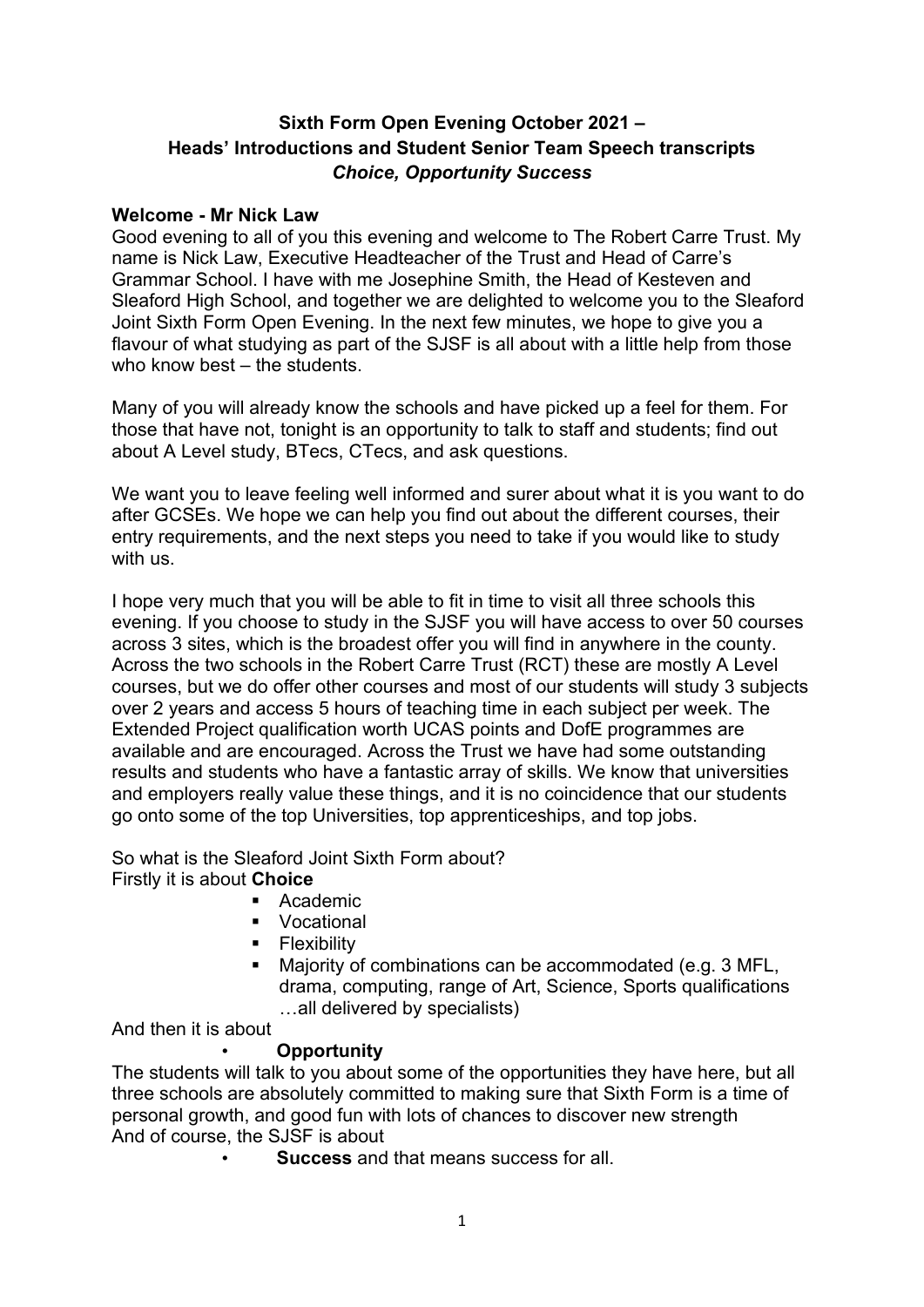#### **Welcome - Mrs Josephine Smith**

It is a real privilege to help young people to achieve their aspirations and we endeavour to help students achieve in whatever forum; day in day out we help them achieve the absolute best grades, but just as importantly we aim to help all our young people find personal satisfaction and pride in what they do.

We are always looking for ways to help SJSF students love learning whether that is in the classroom on the sports field, on stage, as part of a musical ensemble, at work experience placements or taking part in the various leadership roles for which they can sign up.

We are expected to deliver exam success and do for all our students. Our academic success places us high in both county and national rankings. We are proud of their achievements. Typically, over 85% of Robert Carre Trust students go on to university .... the vast majority being accepted into their first choices. Every year we have students who go on to Oxbridge and/or Medicine or Vet Medicine degrees. Many select Russell group universities to continue their studies.

The landscape is shifting for young people though and many of our students choose alternative routes, earning a salary whilst they gain professional qualifications via sought after apprenticeships, other enter employment; some even develop their own businesses. We have close local links with the Armed Forces and our students are placed perfectly for careers in any of the Services. Even in Covid times some of our students have become decorated athletes with the most successful looking at scholarships to study in the US next year. Some of our students choose to travel for a year before studying further– we are here to advise and counsel, whatever their ambitions, but also to make sure that doors are kept open, so the world really is their oyster.

For many of you this evening those decisions rightly seem a long way off still. Our job is to imagine your future with you and prepare you for it. That means that grades matter; but finding your passions, staying mentally well and healthy and supporting you as you navigate the next two years matters more. We want to help you unlock your potential and prepare you here for life.

Some of you may be sitting here excited about the next challenge beyond GCSEs and the rigour of post-16 study, whilst other may be nervous about meeting the criteria for A Level study. The beauty of the range of courses across the SJSF means there is something available here for everyone. Our different pathways and our entry requirements make post 16 study with us attainable for everyone. You will hear Mr Smith and Miss Chant talk more about that in just a moment.

Some of you may want to find out more about choosing a base school for Sixth Form. Very simply your base school is where your tutor base will be; staff in your base school will write your references, they will support you through the next two years. Wherever you base however, your studies are likely to be across more than one site and are dependent on the combination of options you choose. Where you study each subject ensures you get the best teaching in the best facilities.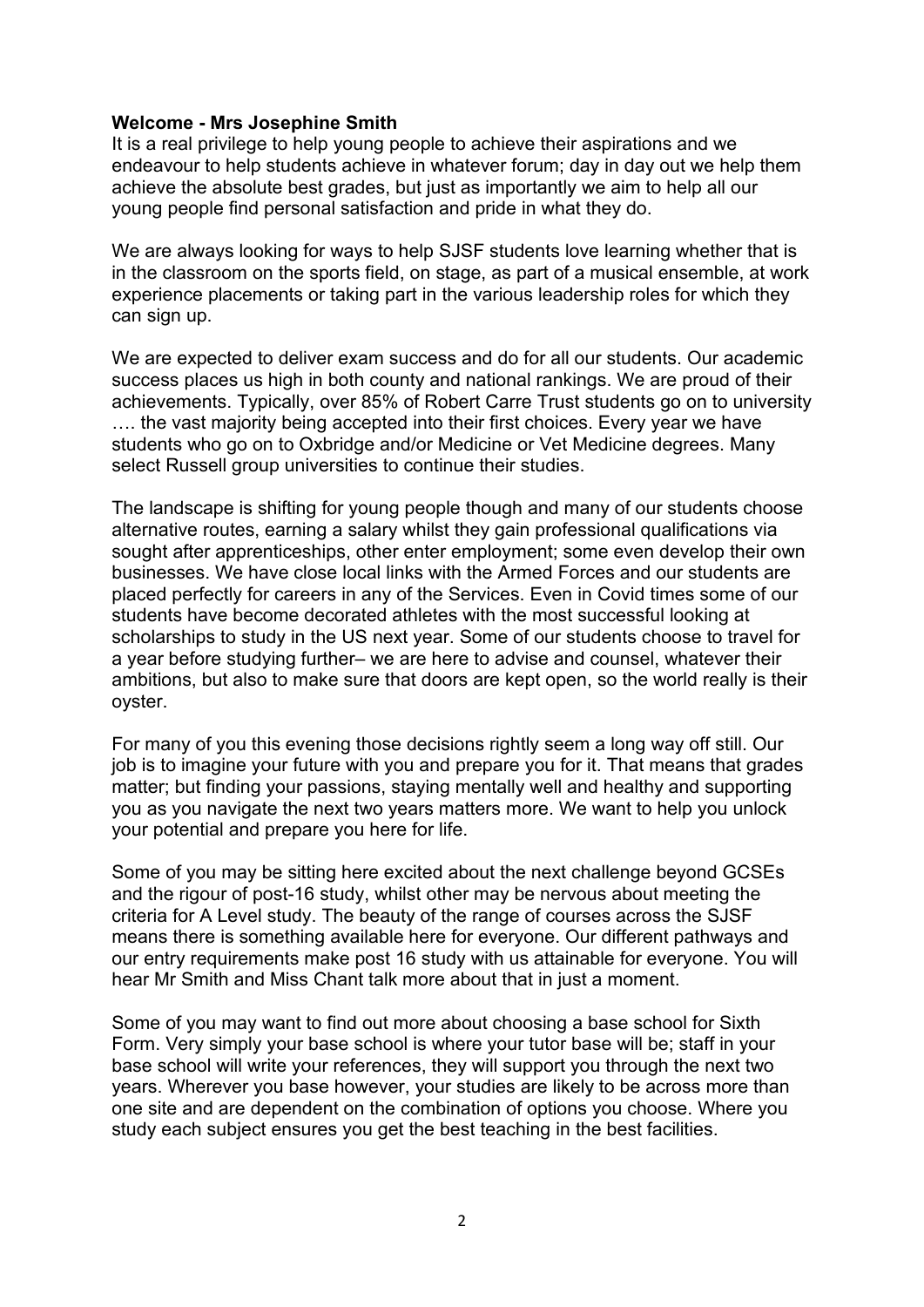But please do not take Mr Law and my word for it. I am delighted to introduce you to 4 of our Year 13 students, based at both schools in the Trust, who can share their experiences with you…….

#### **Matthew Bolton (Year 13)**

Good evening everyone, my name is Matthew Bolton and I am the Head Boy here at Carre's Grammar School. I study History, Ethics and Philosophy and Business A Levels.

My journey at Carre's began in a similar fashion to many of you, 6 years ago in 2015. A blazer a size too big alongside a more than spacious school bag. As a student at Carre's for the duration of secondary school, I can say without hesitation, that Year 7 and Year 12 hold many parallels. For some, being the new student in a new school may well remain the most prominent theme.

However, something universal for all is the new chapter of your education in the form of Sixth Form study. The significance of Sixth Form is often largely associated, solely, with achieving high grades alongside the mounting pressures of doing so. A Levels at the Robert Carre Trust are in an environment which encourages both academic success alongside individual growth. Many colleges and Sixth Forms focus solely on student university applications which limits the chances students have to find their genuine pathways and opportunities after Sixth Form.

Here at the Robert Carre Trust though, you will be given advice and mentored by members of staff to find the right steps for you, upon completion of your courses.

From a personal perspective- I researched my options for study at university and decided that it wasn't the best choice for me. I was fully supported with this and was aided in my research into other career pathways which led to me applying for a number of apprenticeships and the Royal Navy, the school providing any references/ application advice that I required.

As a student at Carre's from Year 7, a significant dynamic which does change in a positive fashion is your relationships with your teachers and form tutors from the younger years of the school. The progression from a set school uniform to a suit from Next does reflect the change from a student at GCSE and a student at A Levels. You are now in most respects an adult; teachers and the Sixth Form alike repay this compliment with out of lesson time support and the implementation of free periods to promote your individual study.

The staff across all three sites are excellent and have a vested interest both in your results alongside your wellbeing, creating a good 'give-take' working environment which really does promote and inspire success.

Some of you may be nervous in beginning a new chapter at a new school, there is no need to be. No matter which school you base at, what your hobbies or interests are, you will have an amazing experience here throughout the two years of your studies.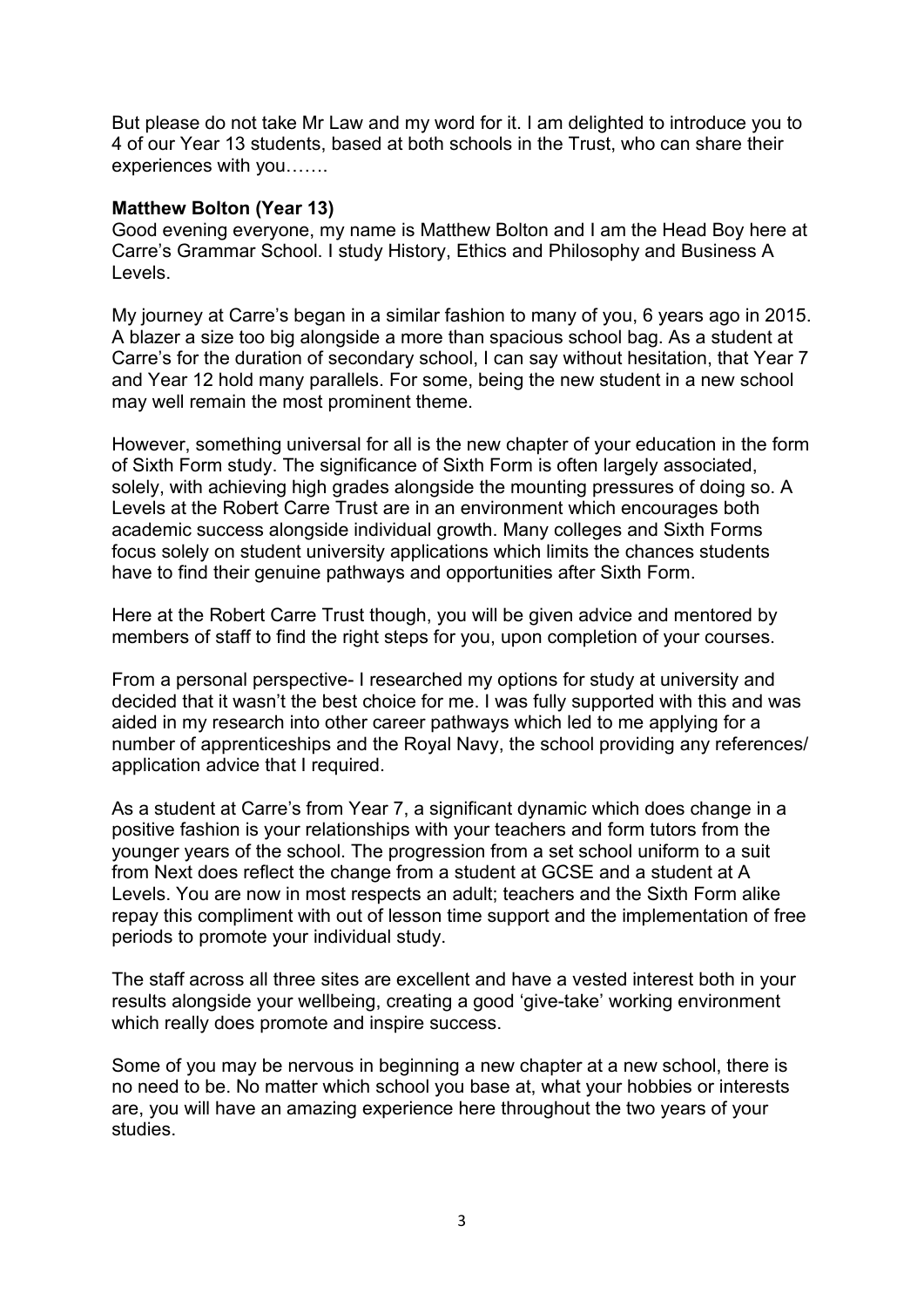# **Jessamy Adamson (Year 13)**

Good evening,

My name is Jessamy Adamson and I am the Deputy Head Girl here at Carre's. Two years ago, I was sat where you're sat right now, as I contemplated moving from my old school, KGGS, to Sleaford. I loved my old school, but I knew that I wanted a change of environment, and after coming to the Open Day and speaking to some of the students, I knew Carre's was the place for me. I can confidently say today that I made the right decision.

Everybody here, both students and teachers alike have been so welcoming and supportive, and I felt as though I fitted in here immediately. The friendly, community environment of this Sixth Form makes it so easy to settle in and to know that there is always support available. I've found it so easy to gain a good balance between education and enjoyment, as I get to socialise in times like enrichment, as well as engage during my lessons. All of the teachers are very helpful and supportive, especially when it comes to planning for the future. Each form tutor can help you to read over and improve your personal statement when applying for uni, and class teachers are always happy and available to help you out with any subject specific areas, such as work experience or online courses to add to your application.

Not only do both Robert Carre Trust schools work hard to provide the students with support in education, but also within areas of mental health. This year, the staff have coordinated with the Sixth Form prefects and students alike, to form an ethos of destigmatisation around mental health, so there is always somebody available to go to. Both schools have trained sixth formers as Wellbeing Ambassadors who have formed a student-to-student support system, in addition to our trained staff counsellors up in the house. Some of the Sixth Formers have trained in mental health and wellbeing to provide an extra layer of support to students who may find it daunting to speak to an adult. I think this is so important, and the caring attitudes of all the staff have honestly made my time here so much better, and the transition much smoother. If you're thinking about moving, it is definitely something worth considering. A fresh start, new friends and new opportunities are things you won't regret finding.

Thank you for listening and enjoy the rest of your night!

# **Molly Burrell (Year 13)**

Good evening everybody, my name is Molly. I am based at the High School where I am Deputy Head Girl, I currently study A Levels in History, Psychology and Ethics and Philosophy, and after completing the early application process, I'm hoping to go on to study History and Politics at university next year. This is something the school have been incredibly supportive of, always making sure we get the best opportunities to strive for what we want to achieve post-secondary school.

Studying at the Sixth Form has allowed me to come into my own and gain a wealth of independence, confidence and overall happiness. The freedom that being a member of Sleaford Joint Sixth Form provides has offered the chance for my peers and I to gain a level of maturity that just isn't possible in the lower school. I think one of the main reasons for this is the movement between the three school sites. One of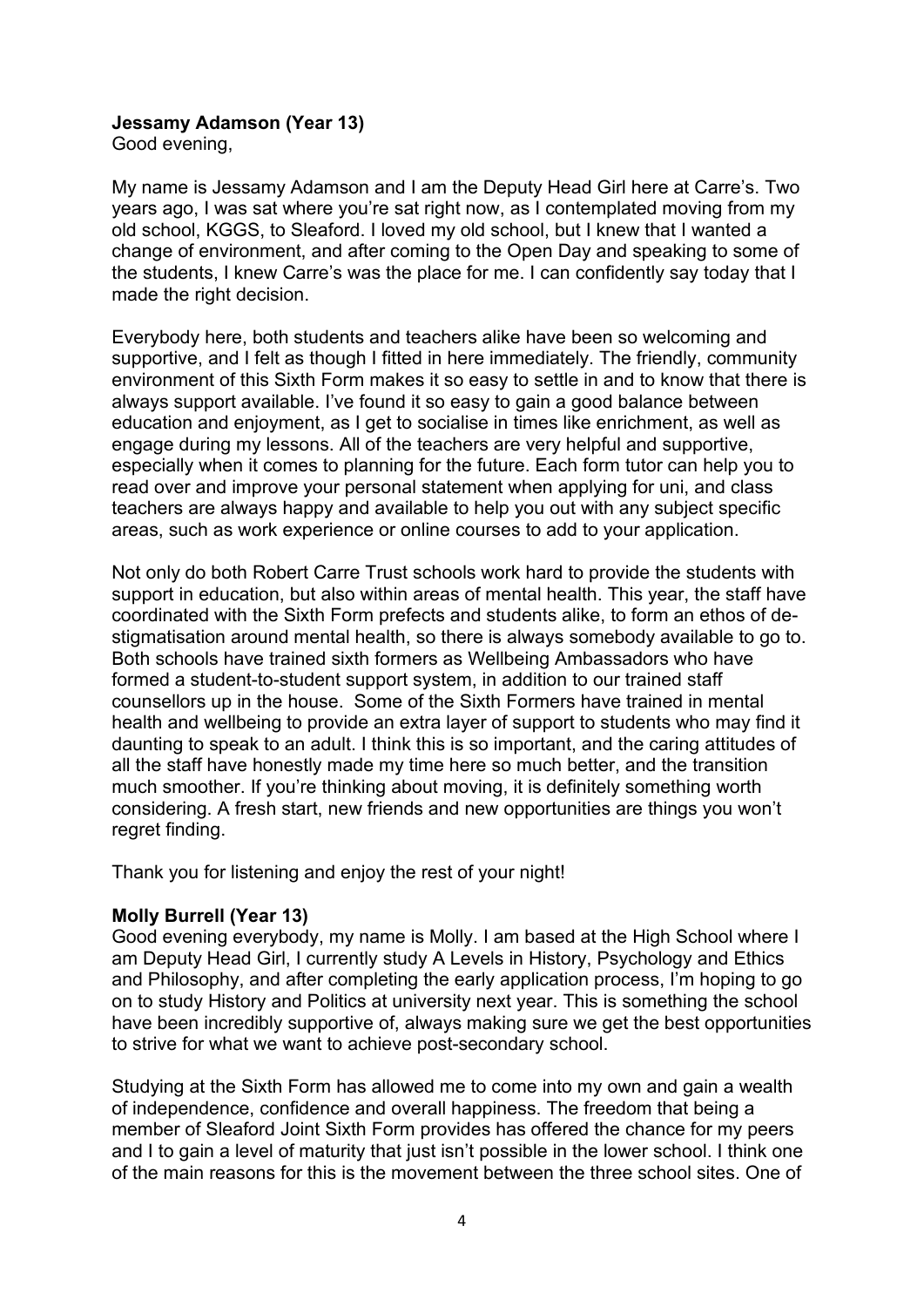the unique things about the Joint Sixth Form is that there is the opportunity to study at three different schools, the High School, Carre's and St. George's, while still being a part of one student body. This, of course, depends on your subject options, some of you may end up having all of your lessons at the school you are based at but most people, and study at least two of the sites maybe all three depending on your options. Due to my options, I am one of the students with lessons at all three sites, and I have really enjoyed this experience.

I started at the High School in Year 7 moving up through the years and by the end of Year 11 I was ready for a change, but I didn't quite feel ready for a change like moving to a completely new school. Being based at the High School not studying across The Joint Sixth Form was the perfect fit for this.

At first, I was nervous to walk between schools and try to find my classrooms, but everyone was helpful and accommodating. My first ever lesson in Year 12 was actually at St. George's, and I had only been to the school once so the idea of getting to my class was very daunting. However, much to my relief, Miss Chant was there to guide us to where we needed to be, and everything went smoothly. These nerves about walking across Sleaford quickly became excitement and I loved the freedom it gave me, especially because it meant I could get a Greggs sausage roll on the way back from my lessons.

Another worry I overcame was figuring out who I would walk between sites with as most of my friends didn't share my subjects. This was easily resolved because you make friends in your classes so quickly and I'm now never at a loss for someone to walk with

Overall, I think my time at Sleaford Joint Sixth Form has been a wonderful experience full of freedom and growth. It's given me the skills to find my feet in my future education and whatever may follow that. Although I would recommend checking the weather every morning in case you need your brolly.

I would also just like to add that Jess and I will be heading down to the High School after this and would love to help anyone in need of directions. Catch up with us in this hall after the talk if we can help!

# **Jess Reed (Year 13)**

Hello Everyone, I'm Jess and I'm Head Girl of KSHS and I have been at the High School since Year 7. I take History, Geography and German for my A Levels.

We thought you might like to know a bit about Sixth Form life outside of lessons. Most people take 3 subjects and so you have 15 scheduled lessons out of 25 a week. The rest of the time is divided between supervised independent study, free lessons and sessions that give you other opportunities to prepare for life after Sixth Form. We have something called Enrichment for 2 hours every Wednesday afternoon. In Year 12 you sign up to at least two activities, including cooking, textiles, sport, music, debate, reading and so much more. I personally did debate club and music enrichment and absolutely loved both. Enrichment is such a great way to build confidence and make new friends, but it also gives you a break from constantly working all the time (as I'm sure that's what everyone does in their free periods).